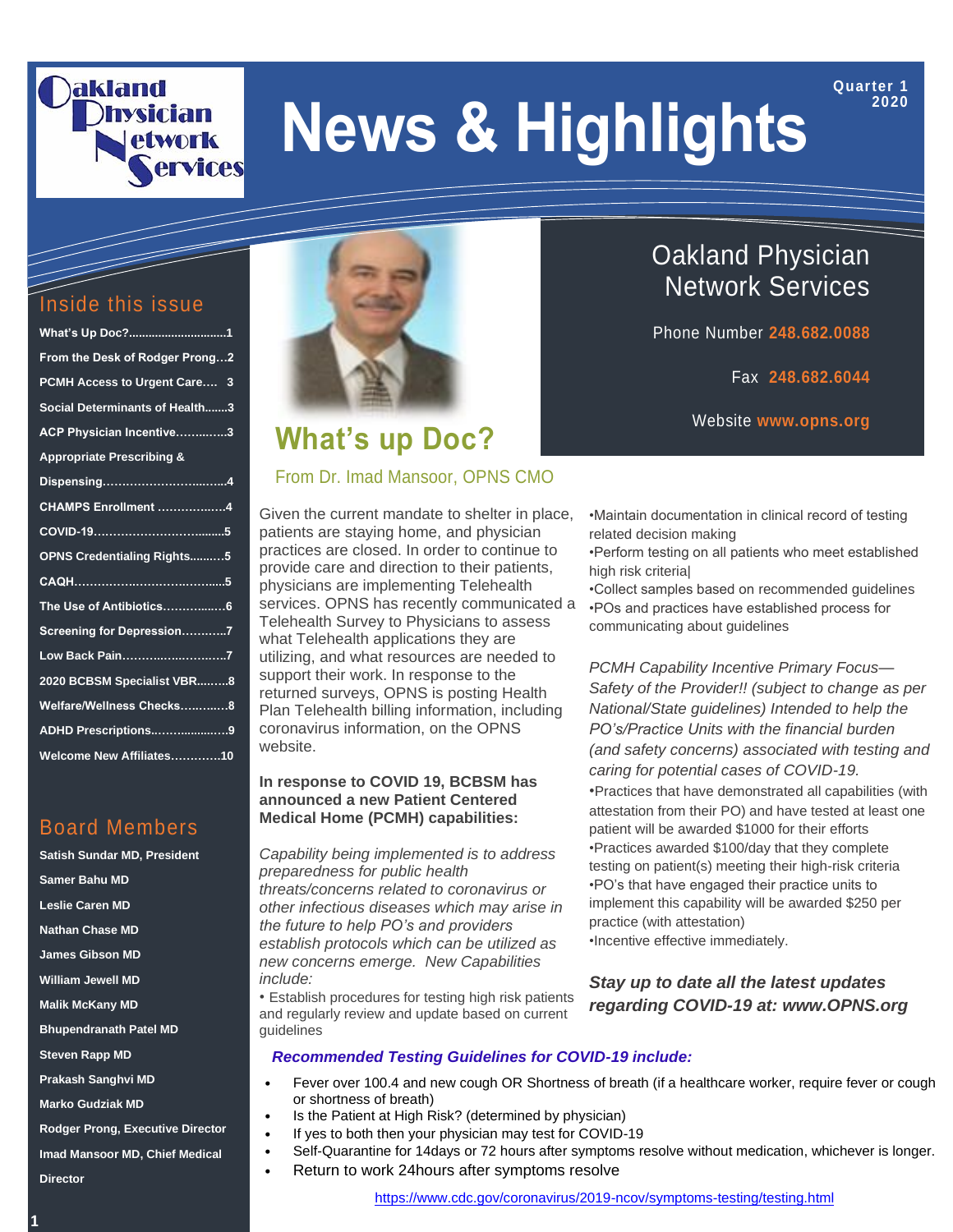

### **From the desk of Rodger Prong**

*More Doctors & Their Patients are Turning to Telehealth to Manage CO-19*

Virtual visits are climbing as a method to more safely treat patients and contain the spread of infection. By using a virtual line, patients can call to be screened for coronavirus. If they use buzzwords like cough, fever, fatigue, the doctor can determine if they need to be admitted or referred to a screening site. Due to opportunities like this, doctors are quickly expanding the use of telehealth to offer remote services. This is a turning point for virtual health while also learning how to use it in a public health crisis.

Seeing a doctor via computer or cellphone is not new, but telehealth had not yet taken off widely. Health plans did offer people the option of talking to a nurse online as an alternative to an emergency room or urgent care center, but most people didn't make use of it. Now clinics are rethinking how technology can keep worried patients well, calm and away from clinical care while steering the more at risk to proper treatment.



Telehealth recently got a boost under an \$8.3 billion emergency funding from Congress and loosened restrictions on its use to treat people covered under the Medicare program. Private health insurers also agreed to pay for virtual visits to improve access to care for their consumers who may have coronavirus.

Using the phone or computer allows patients to get guidance about their need to be tested instead of showing up unannounced at an emergency room or doctor's office. Patients, at high risk for serious illness if infected, can substitute a trip to a doctor's office to avoid potential infection in crowded waiting rooms.

Healthcare systems are racing to adapt virtual services to serve as the front line for patients, but also to reduce exposure to important health care workers who might then be sidelined for 14 days. Virtual care has its limits of course, but telehealth is being rediscovered and the patients seem to be appreciative of the switch; many of which just don't want to visit a practice and be exposed.

If OPNS can help your practice with a telehealth solution give a call Provider Services Director Sandy Harris or Informatics Director Yasir Bakko.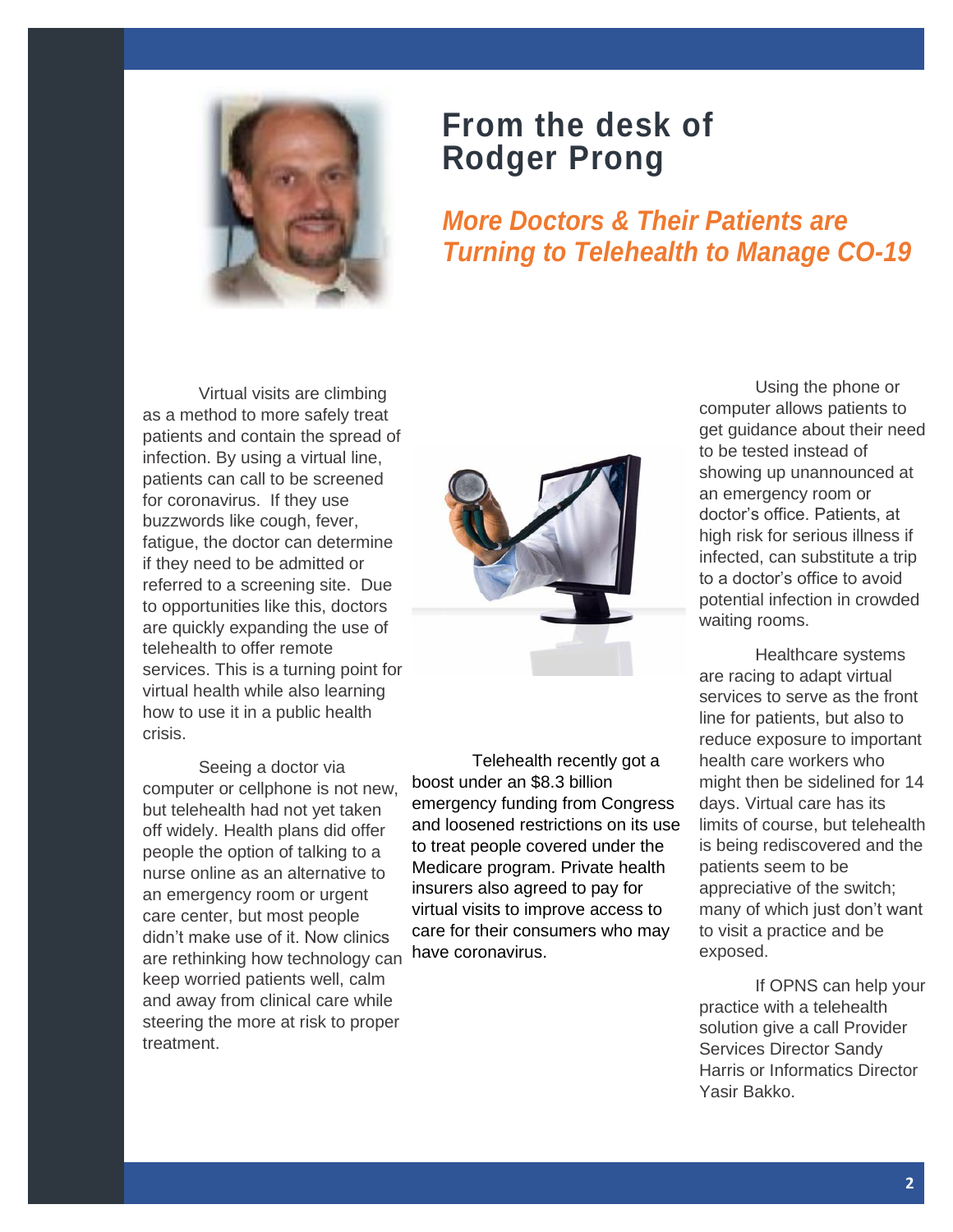### *PCMH Access to Urgent Care Availability*

Previously, two PCMH capabilities in Domain 5.0, 5.3 and 5.5, were the only capabilities to address patients to have non-ED access to either onsite or off-site Urgent Care availability. With the introduction of 5.11 and 5.12, two new PCMH/PCMH-N capabilities, the practice units now have the onsite or off-site Urgent care accessibility separated from the office practice location by being given the option of both.

PCMH Capabilities 5.3 and 5.5 have been changed from their original description to now being specific to an urgent care that is not located in the practice location but is within 30 minutes in a separate location. The New PCMH Capabilities 5.11 and 5.12 are specific to an urgent care, non-ED access, being located within the providers office. Please contact the OPNS PCMH team if you would like to discuss these new capabilities.

#### *Capturing those conversations of Social Determinants of Health (SDOH)*

Social Determinants of Health questions are difficult to initiate. The way your office poses those questions to your patients and how you document those conversations is very important. The American Hospital Association has tools in using ICD-10-CM Z codes, guiding Care Teams to engage patients, providing SDOH Guides, etc.. Utilizing the ICD-10-CM Z-codes, ranging from Z55- Z65, enables the Healthcare industry to track the Population Health of SDOH and provide the community resources needed. You can find these guides in AHA.org.

## **Advance Care Planning**

### **Physician Incentive**

With the importance and increasing emphasis by insurance payers and the medical community on end of life planning, OPNS has added a new incentive metric for Advance Care Planning to their annual shareholder payout.<br>

In 2020 Primary Care and Specialty Care Practices have opportunity to earn incentive rewards for meeting the following components of the Advance Care Planning metric:

> *• An established (office) process for Advance Care Planning (PCMH Capability 4.16 reported as "Fully in Place" by 9/30/2020)*

> *• Advance Directives completed and returned (separate directives between 1/1/2020 and 9/30/2020)*

The OPNS PCMH/PCMH-N team (Deborah Spencer 248-682-0088 ext 112 and Lauren Maier 248-682-0088 ext 103) stand ready to assist practices in meeting these requirements. In addition, an updated ACP Toolkit with educational tools and resources can help your practice be successful. Contact Beverly Walters RN at bwalter@opns.org for further information on the incentive and OPNS provided ACPresources.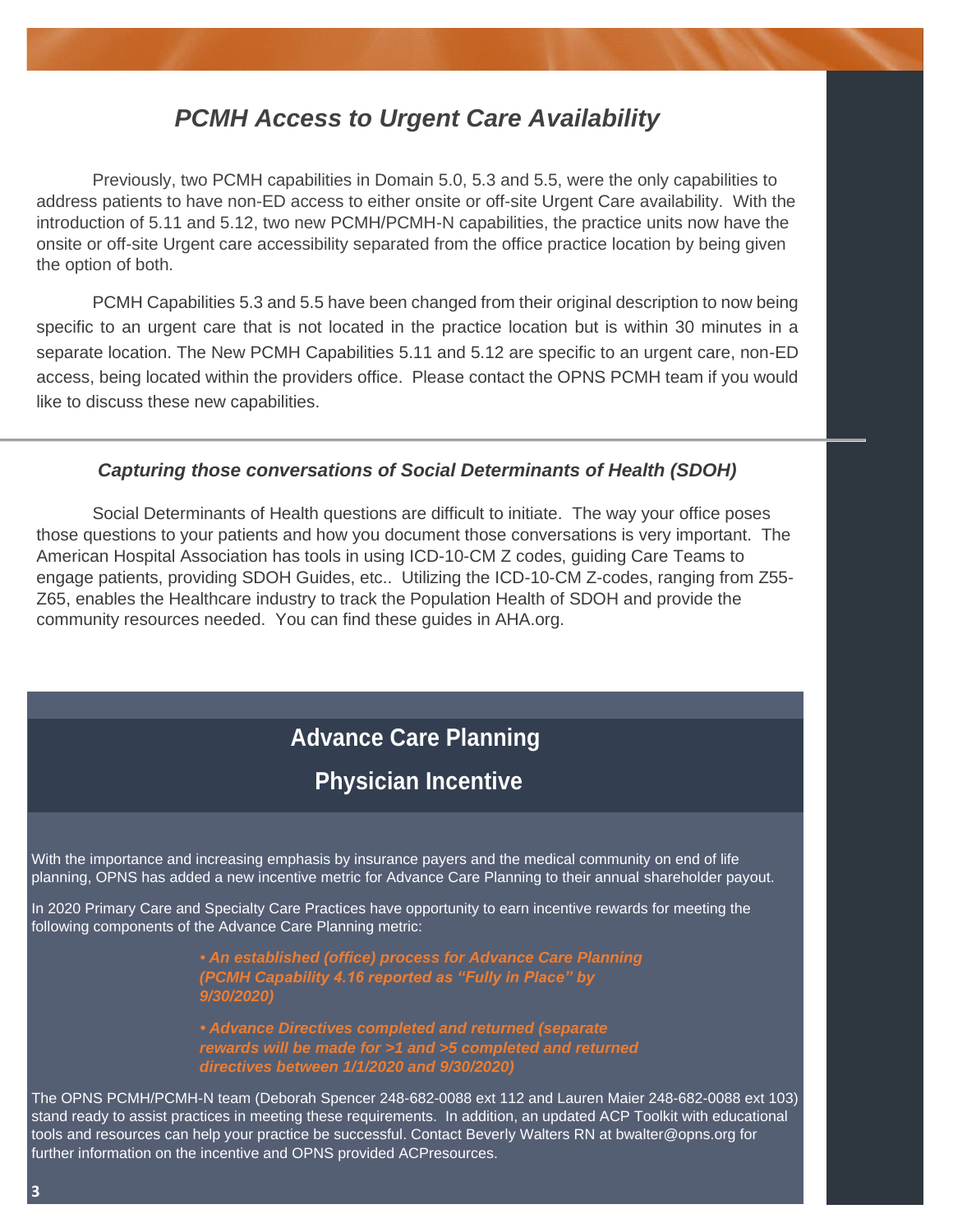### **CHAMPS Enrollment Reminder**

Effective January 1, 2019, MDHHS will prohibit Medicaid plans from

- making payments to all typical rendering
- referring
- ordering, operating
- billing
- supervising
- attending providers not enrolled in CHAMPS.

Effective July 1, 2019 MDHHS will prohibit Medicaid plans from making payments for prescription drug claims.

Please visit the CHAMPS section of the Michigan Department of Health and Human Services website located at Michigan.gov/mdh

# **Reminder of Appropriate Prescribing and Dispensing**

#### **March 24, 2020**

**A note from the Michigan Department of Licensing and Regulatory Affairs. Reminder of Appropriate Prescribing and Dispensing**

Dear Licensed Prescribers and Dispensers:

The Department of Licensing and Regulatory Affairs has received multiple allegations of Michigan physicians inappropriately prescribing hydroxychloroquine or chloroquine to themselves, family, friends, and/or coworkers without a legitimate medical purpose.

Prescribing hydroxychloroquine or chloroquine without further proof of efficacy for treating COVID-19 or with the intent to stockpile the drug may create a shortage for patients with lupus, rheumatoid arthritis, or other ailments for which chloroquine and hydroxychloroquine are proven treatments. Reports of this conduct will be evaluated and may be further investigated for administrative action. Prescribing any kind of prescription must also be associated with medical documentation showing proof of the medical necessity and medical condition for which the patient is being treated. Again, these are drugs that have not been proven scientifically or medically to treat COVID-19.

Michigan pharmacists may see an increased volume of prescriptions for hydroxychloroquine and chloroquine and should take special care to evaluate the prescriptions' legitimacy. Pursuant to Michigan Administrative Code, R 338.490(2), a pharmacist shall not fill a prescription if the pharmacist believes the prescription will be used for other than legitimate medical purposes or if the prescription could cause harm to a patient.

It is also important to be mindful that licensed health professionals are required to report inappropriate prescribing practices. LARA appreciates all licensed health professionals for their service and cooperation in assuring compliance in acting responsibly while continuing to provide the best possible care for Michigan's citizens during this unprecedented and very challenging time.

To stay up to date on the latest information regarding the COVID-19 pandemic please go to www.michigan.gov/Coronavirus and the CDC site at [www.CDC.gov.](http://www.cdc.gov/)

Sincerely,

Deb Gagliardi, Director Bureau of Professional Licensing Forrest Pasanski, Director Enforcement Division

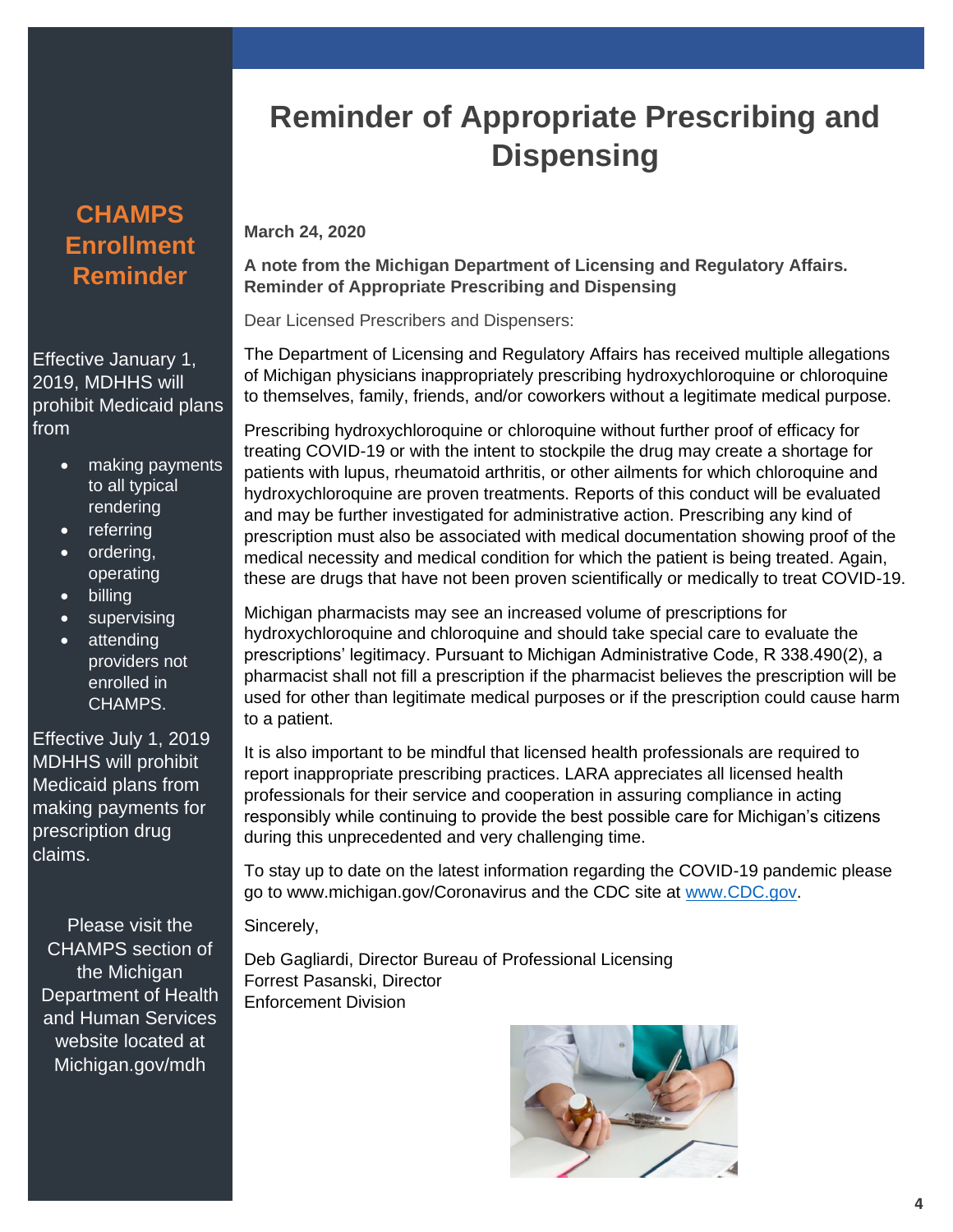#### **COVID-19: Opportunity for Preventative Medicine**

COVID-19 has currently expanded to every country in the world, defining the expanse and impact of this pandemic. In response, many offices have closed, went to telehealth and routine care has been effectively put on hold. This will not last forever, in fact most estimations still guarantee a less impacted summer, giving an opportunity to address patients needs and mitigate risk for the upcoming seasons.

As parents are quite aware of the COVID-19 crisis, this gives an opportunity to address preventative care, where immunizations can be leveraged as a mitigator of risk for their children. Promoting an adequate immune system while preventing risk to other, co-morbid infections that may put their children more at risk for COVID-19.

This also gives an opportunity to address patient needs with their chronic conditions. Ensuring optimal management of their morbidities as well as provide opportunity to identify any risk factors or morbidities early on so they can be treated. By doing so, patients can feel more at ease regarding their own health while meeting practice expectations.

The situation with COVID-19 is cumbersome and ongoing, but we cannot forget about other needed care when the crisis slows down.

#### **CAQH**

As a reminder, please make sure to inform OPNS of any changes to street address, phone number, office hours or other changes that affect availability.

Please make sure to update on your CAQH and attest every 120 days.

Health Plans perform quarterly check on office locations and information. Practitioners will be required to attest and validate key elements of their Proview application that are used for directories. It is important to make sure the CAQH address information currently contained in ProView reflects all locations that practitioner see patients at as this information is used to update the health plan directories as well as the OPNS Directories. OPNS as the Physician Organization is required to attest that this information is current and accurate. Please be aware that health plans have started to suppress practitioners that are not keeping information up to date and attesting.

**Remember to verify this information quarterly!**

# **OPNS Physician Credentialing Rights**

Applicant shall be permitted access to their credentialing file at any time with reasonable notice during normal business hours.

This includes information obtained to evaluate their credentialing application as well as information obtained from outside sources. This does not include references or any other peer protected information. Applicant shall be notified of these rights in the application packet cover letter, on the OPNS website, and no less than annually in the OPNS newsletter.

Applicant must submit a written request to view his/her file to the Provider Services Manager.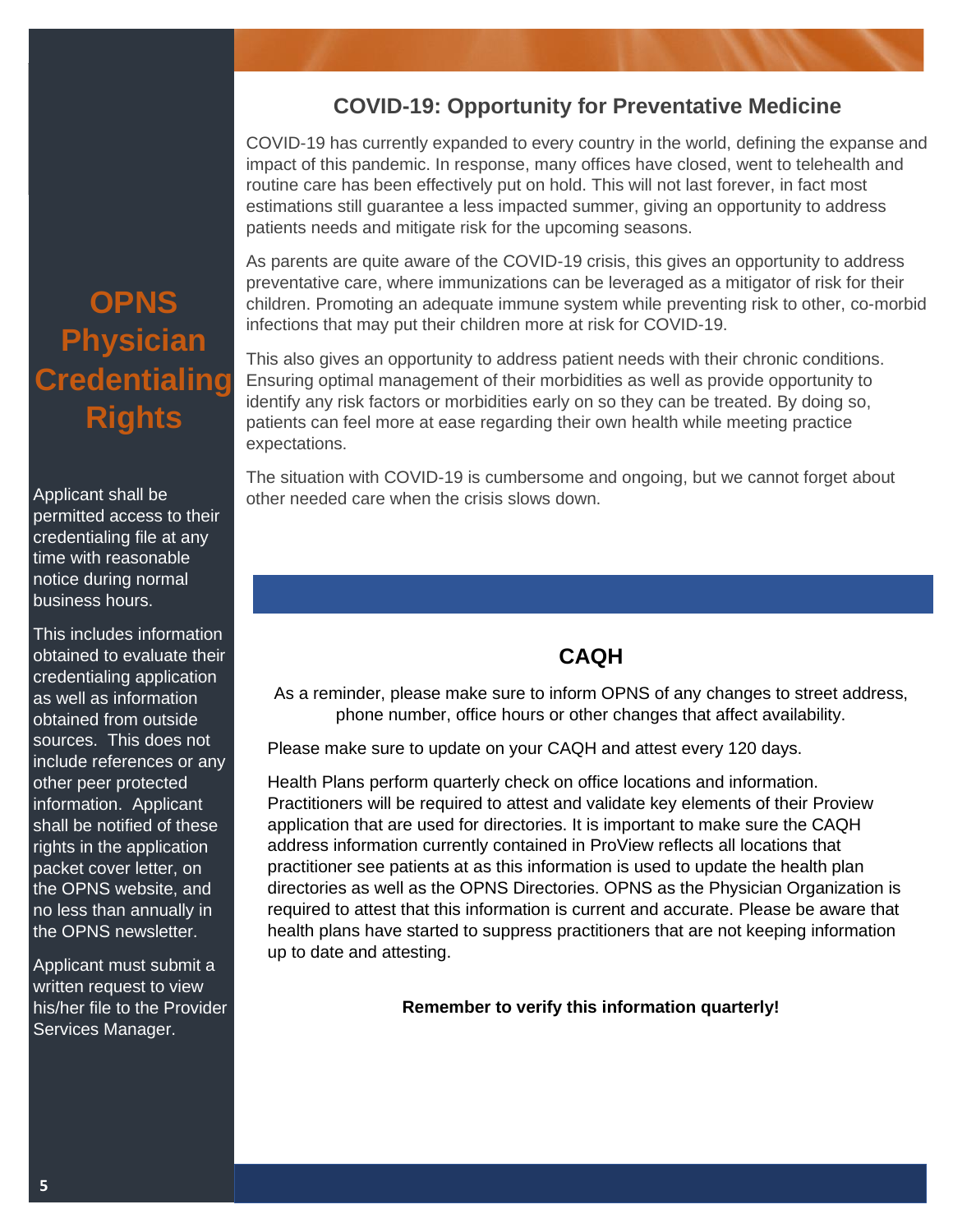# **The Use of Antibiotics**

Antibiotics are used to treat infections caused by bacteria and can be helpful in treating a number of illnesses. What antibiotics can't do is treat infections caused by viruses, including the common cold, flu, most coughs, bronchitis infections, sore throat and stomach flu.

#### Tis the season

At this time of the year, many people suffer from coughs, colds, flu and other respiratory illnesses. At this point, many patients may be seeking care from medical offices. If a patient is presenting with a respiratory condition that you believe warrants an antibiotic, make sure to code the diagnosis properly.

As several incentive programs include the proper use of antibiotics in all ages, it is important to keep inappropriate diagnosis out of your denominators; in these cases, consider common related competing diagnoses such as:

- Acute or Chronic Sinusitis
- Pharyngitis (also requires strep test or throat culture)
- Chronic Bronchitis
- COPD Emphysema/Cystic Fibrosis/other comorbidities

Patients diagnosed with Acute Bronchitis or an Upper Respiratory Infection will be placed in the denominator and should not receive an antibiotic within at least three days of diagnosis.

What Are Antibiotics? (2020). WebMD. Retrieved from https://www.webmd.com/a-to-z-guides/what-are-antibiotics#1

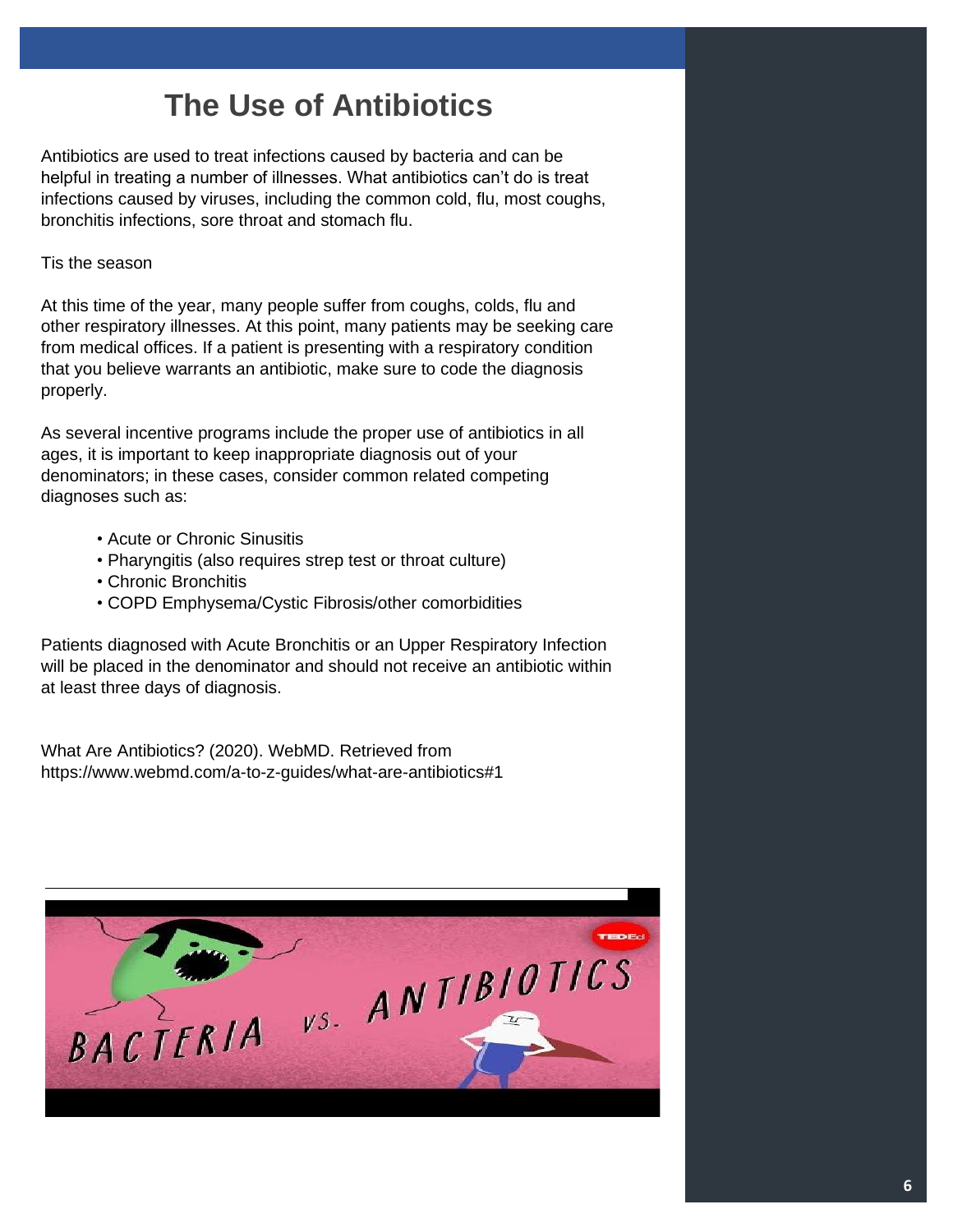### **Screening for Depression**

Healthcare has the distinction of earning the trust of patients for their private concerns. In this capacity, screening for mental health is an important task undertaken by Primary Care Providers. Identifying and addressing depressive symptoms as early as possible can increase the chances for successful treatment and remission of symptoms. It is important to screen patients in a systematic manner, recommended at every visit, and to ensure that proper follow up care is given.

Once a patient has been identified as at risk (wither through a PhQ-9 or other standardized test), it is important to find a way in which that patient does not fall through the cracks. Creating a paper template, or tickler, making an order or note in the patient's chart and ultimately, ensuring that patient is followed up on properly. Instead of waiting until their next visit, it would be more appropriate to include a phone call follow up in a couple of weeks, set a face-to-face appointment or ensure that any referral has been made and attended.

Screening regularly presents an opportunity to detect mental health issues as early as possible to make an impact on someone's life and prevent further issues before they manifest.

### **Low Back Pain**

The MQIC guidelines states that 90% of new onset of Acute low back pain should resolve within the first six weeks, regardless of treatment for those patients without any flags for serious pathology (Please refer to the MQIC Guidelines). Treatment should not include x-rays within the first 28 days of a new diagnosis. The sooner the patient is diagnosed, the sooner that first 28 days begins. For patients presenting with low back pain without any flags for serious pathology, recommendations would be to treat the patient with NSAIDs, Non-Invasive Physical Therapy, avoidance of bed rest, to name a few. Other suggestions would be to have the patient follow up in 4-6 weeks with the primary care physician (PCP) to be reevaluated, educating the patient to call the PCP before seeking UC, ED or Chiropractic Medicine. If the Low Back Pain is Chronic remember to update Low Back Pain diagnoses yearly to keep the diagnoses active and prevent relabeling as a new onset.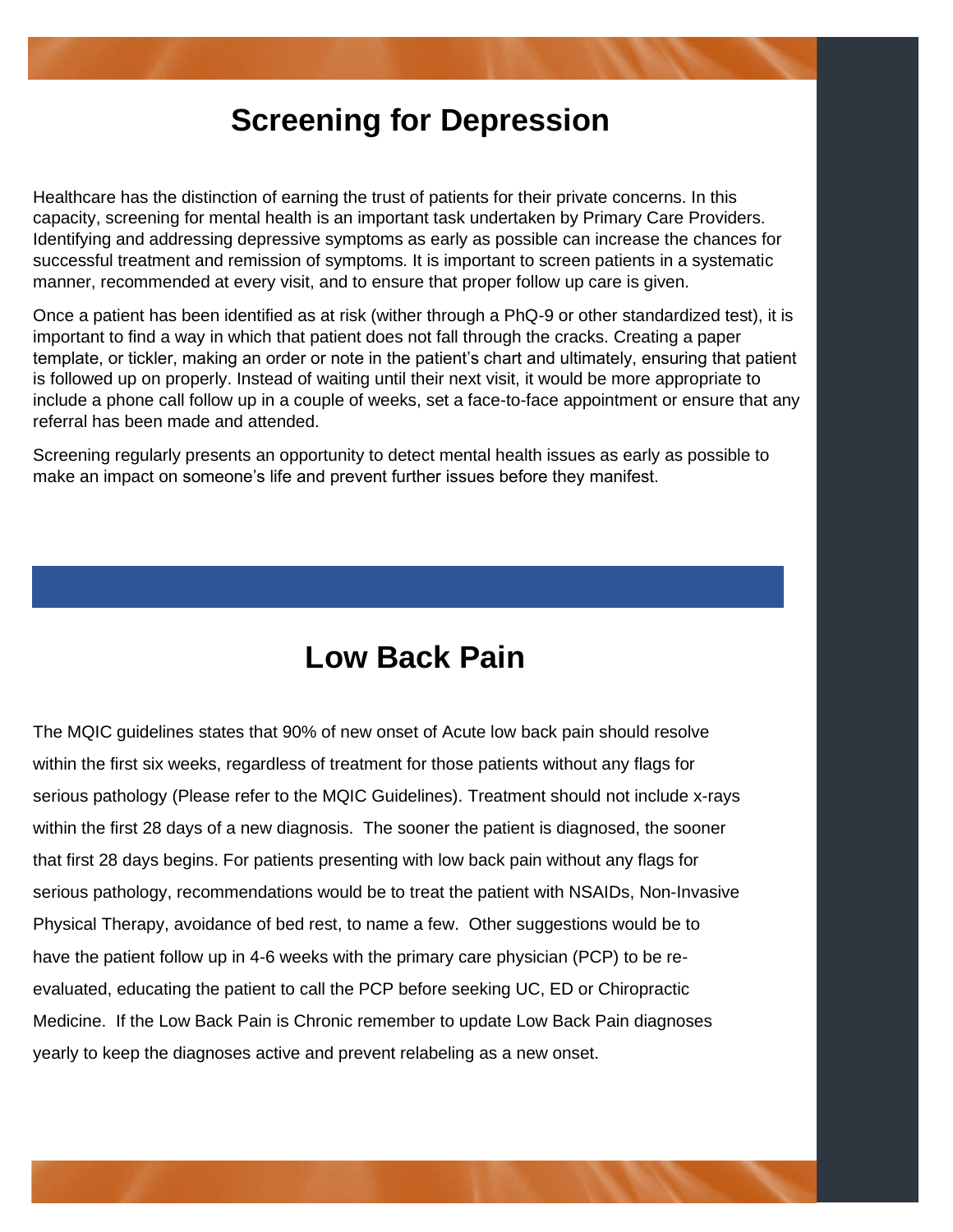# **2020 BCBSM Specialist Value-Based Reimbursement**

Those Specialists who participate in the PCMH-N process can achieve nomination by OPNS and potentially receive a Value-Based Reimbursement (VBR). PCMH-N is the idea of full communication with all Physicians who care for a mutual patient. The PCMH-N process and procedures are relevant to the specialty and are most likely what your office is already doing.

The 2020 VBR's have been announced for this year but there is always time to become engaged to get nominated. If you are interested in PCMH-N and would like to participate or find out what it is all about.

Please contact Deborah Spencer at dspencer@opns.org, Kortnie Strain at kstrain@opns.org, or Lauren Maier at [lmaier@opns.org](mailto:lmaier@opns.org)**.**



#### **Welfare/Wellness Checks**

*A welfare check is when the police stop by a person's home to make sure they are aright. These checks were once associated with the elderly but have more recently included adolescents and young adults.* 

*Common reasons for welfare checks include concerns regarding suicide, extended periods of no-contact, suspicious behavior (calls/texts/conversations), decompensation from illness/medications or for concerns indicating risk.* 

*This includes situations in which practices may need to utilize these services in concern for the patient's well-being. If any situation likes these presents in your office, this service is also available to you. If the situation is an emergency, you may call 911; you may also contact the police non-emergency number to get in touch with a local police department within the patient's area where the welfare check will be conducted.* 

*You will want to be reasonably certain that the individual's behavior is out of character and have reason to believe that something is truly amiss before calling the police.*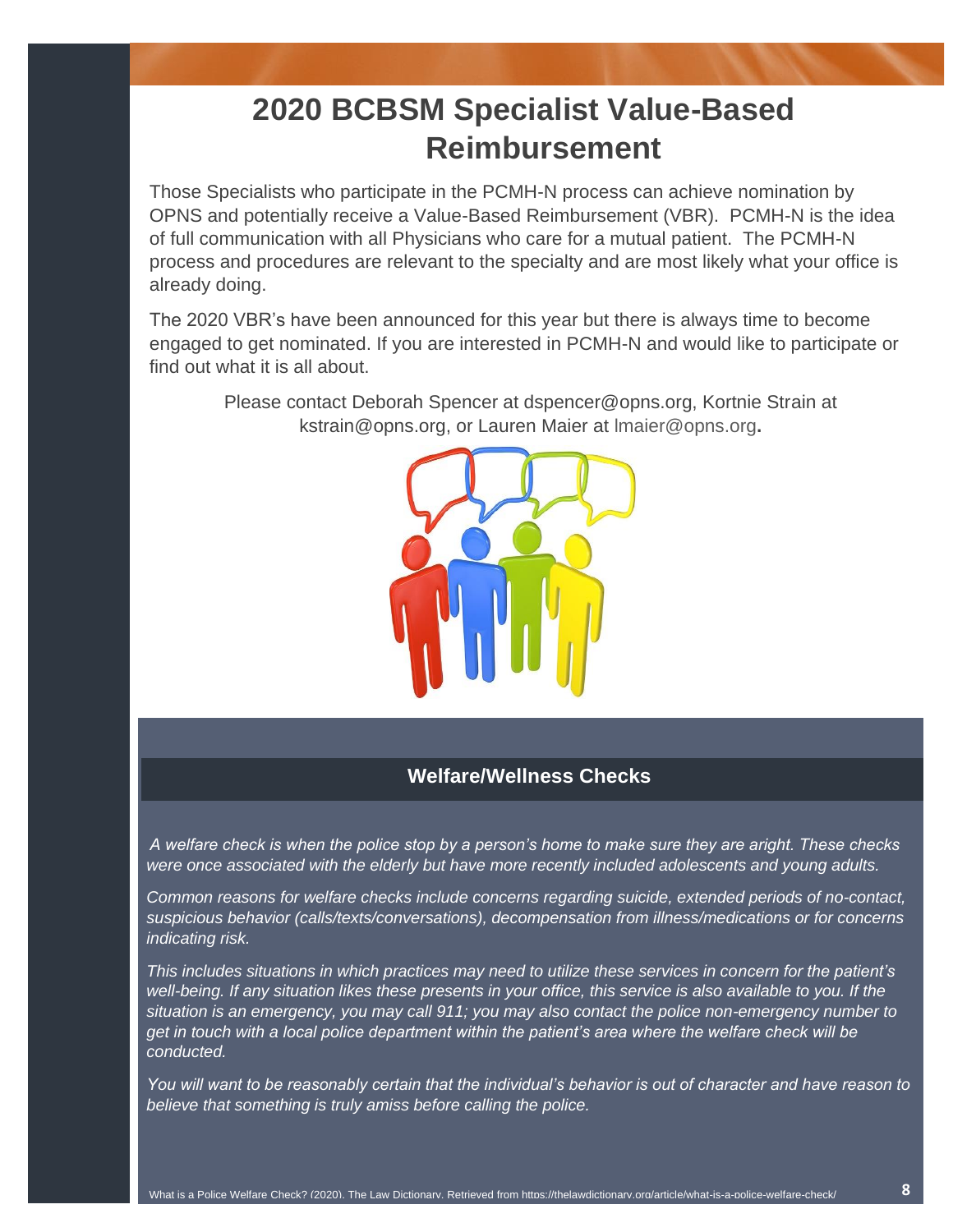# *ADHD Prescriptions: Timing is Everything*

ADHD prescribing and maintenance is a metric used within several quality programs. This metric includes children ages 6-12 who are diagnosed with Attention Deficit/Hyperactivity Disorder who are prescribed medication, requiring at least three follow up visits with a 10-month period. Two rates are reported:

- Initiation: patients dispensed ADHD medication have a follow up within the first 30-days of prescribing.
- Maintenance: patients dispensed ADHD medication remained on medication for at least 210 day WITH 2 additional follow up visits within a 9-month period after the initiative phase.
	- $\circ$  This means that patients need an ADHD supply covering at least 210 days AND
	- $\circ$  Need to be seen t least 2 more times in the follow up period after the initiation phase (first 30 days) has ended.

With that in mind, here are a couple of tips that can support a successful workflow:

- Make the first prescription less than 30 days so the patient must come in for a follow up
- Before the patient leaves with an ADHD prescription, set up an appointment for their initial follow up

It is critical to discuss the importance of maintaining follow up visits with a provider, to ensure proper management of symptoms, including hyperactivity, impulsiveness and inability to sustain concentration.

*Note: newly prescribed ADHD medication is defined as not having filled a prescription for ADHD medication in the previous four months.*